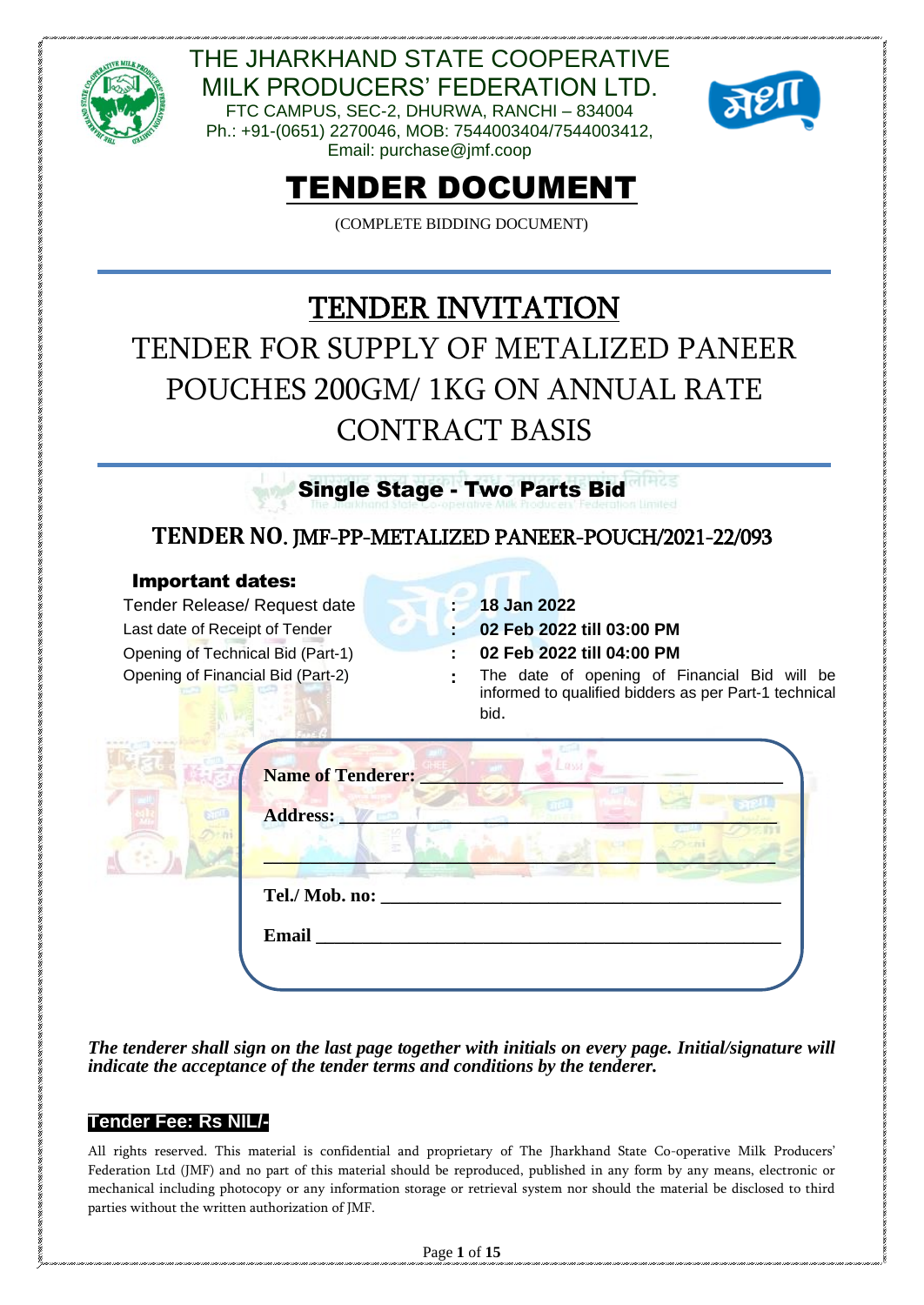



# INTRODUCTION:

When the famous White Revolution of the seventies and eighties – Operation Flood - swept through the country, Jharkhand, then a part of undivided Bihar served merely as a market and saw little of its benefits. Even though India stood self-sufficient in milk production, the eastern state of Jharkhand still depends on import of milk from other states. It was only in June 2013 when Jharkhand State Cooperative Milk Producers' Federation Ltd. (JMF) registered office at H.E.C., Sec-II, Dhurwa, Ranchi, (Jharkhand) – 834004 was formed by the Government of Jharkhand under Jharkhand Co-operative Societies Act, 1935 with brand name 'Medha' with an aim to promote dairying as a source of livelihood in the rural parts of the state and propel Jharkhand towards self-reliance in milk and milk products.

JMF under the management of National Dairy Development Board (NDDB) started the milk procurement, processing and marketing activities in the state after taking over the existing Government Dairy at Ormanjhi in August 2014 and subsequently three other dairies at Deoghar, Koderma & Latehar. In 2016 NDDB supported in building a 1 Lakh Litre State of the Art Dairy Plant at Hotwar, Ranchi for the Jharkhand Milk Federation and today it is providing an alternative livelihood options to around 20000 rural families in the state of Jharkhand.

Jharkhand (झारखण्ड) is a state in eastern India. Ranchi was the centre of the Jharkhand movement (a movement called for a separate state for the tribal regions of South Bihar, northern Orissa, western West Bengal and the eastern area of what is present-day Chhattisgarh). The Jharkhand state was formed on 15 November 2000 by carving out the Bihar divisions of Chota Nagpur and Santhal Parganas. It's known for its waterfalls, the elegant Jain temples of Parasnath Hill and the elephants and tigers of Betla National Park.

Ranchi, the state capital has been selected as one of the hundred Indian cities to be developed as a smart city under PM Narendra Modi's flagship Smart Cities Mission. The city has a moderate climate and was the summer capital of Bihar until Jharkhand was separated in the year 2000. It is popularly known as a "City of Water Falls".

Area: 652 km² Metropolitan area: 1,295 km² Elevation: 651 m Weather: 34 °C, Wind N at 13 km/h, 29% Humidity Population: 10.7 lakhs (2011)

The word 'Medha'  $\mathbb{R}^{\mathbb{C}}$  means *Goddess Sarasvati-the Deity of Knowledge*. Like the purity of the reverent deity, our sincere effort is to provide the people of Jharkhand the best of nature.

Our core philosophy at Medha is to stay true to our roots with a commitment to serve the people of the state with the best quality, hygienic, unadulterated milk which contributes to the development of a healthy and strong people i.e.,

# *'*Har boond mein Sehat, Har boond mein Jharkhand'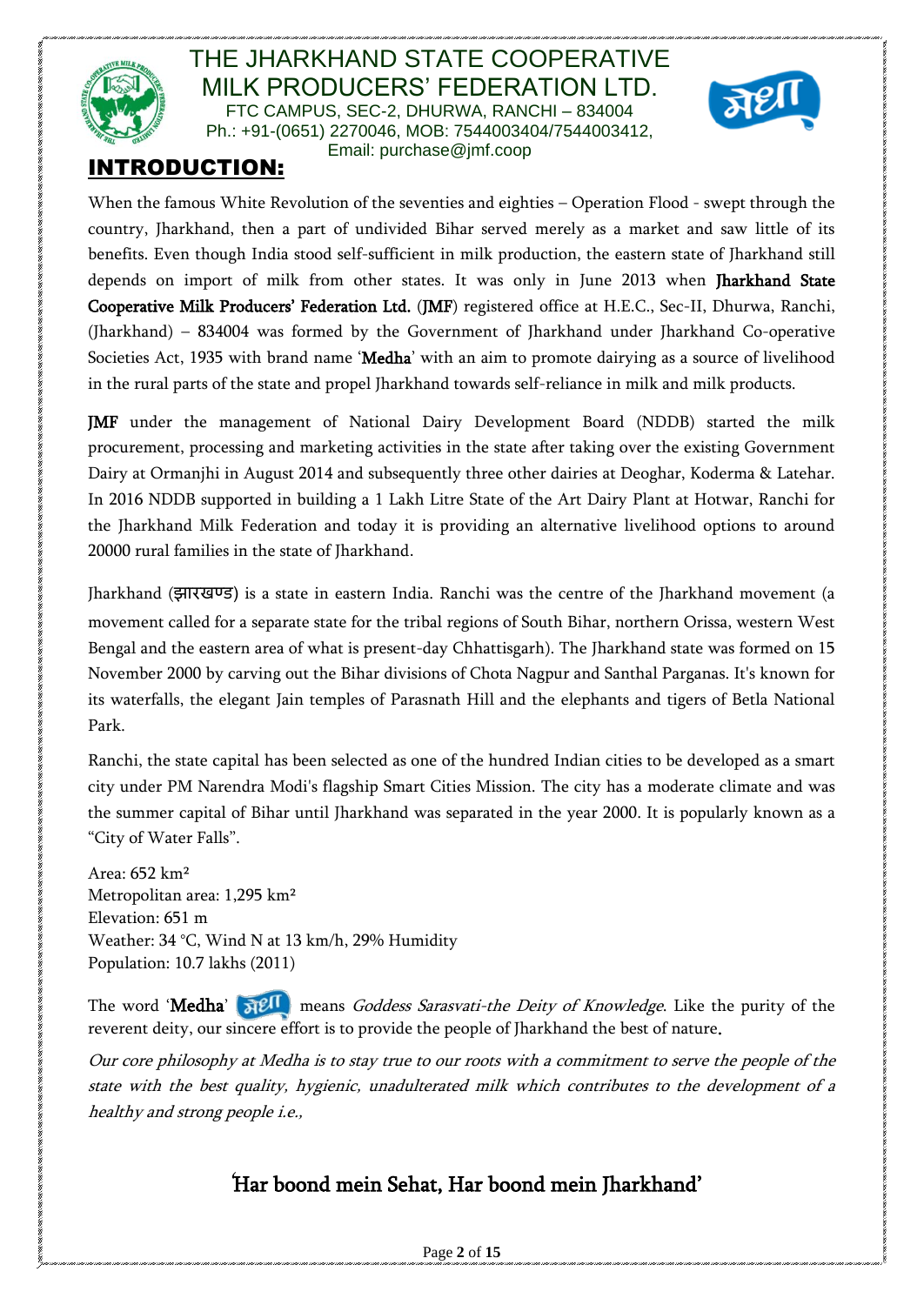



## Instruction to Bidder / Tenderer

- 2.1 The Bidder is expected to examine all instructions, forms, terms, and specifications in the Bidding Document. Failure to furnish all information or authentic documentation required by the Bidding Document may result in rejection of the Bid.
- 2.2 The Bid shall comprise of **Two envelopes** (one containing the **Technical Bid** and the other the **Financial or Price Bid**) to be submitted simultaneously under one main envelope.
- 2.3 The Bidder shall submit the Technical Bid and Financial Bid using the appropriate Bid Submission Format provided in Bidding/ Tender document or as requested in Bid document. The forms/ formats must be completed without any alterations to their format, and no substitutes shall be accepted.
- 2.4 Tender bid can be sent by post/ courier or submitted by hand at our office by time as specified in tender notice. Tenders received late will be rejected.
- 2.5 Bid can be submitted by hand or by post/ courier. For bids submitted by post or Courier, it is bidder's responsibility that bid reaches our office on or before the scheduled time and date.
- 2.6 In case tender opening date is declared a Holiday, bids shall be opened on next working day at the same time specified in tender.
- 2.7 The unit rates and the prices shall be quoted by the Bidder entirely in Indian Rupees unless otherwise specified in Bidding/ Tender document in case of International Competitive Bidding (ICB). All payments shall be made in Indian Rupees only, unless otherwise specified in the Bidding/ Tender document.
- 2.8 To establish their eligibility, Bidders shall complete the eligibility criteria specified /requested in the Bid/ Tender document.
- 2.9 To establish the conformity of the Goods and Related Services to the Bidding Document, the Bidder shall furnish as part of its Bid, the documentary evidence (specifications, designs and drawings and others), supply samples were asked for, demonstrate trials or carry out tests as specified in Bidding /tender document.
- 2.10 Any attempt by a Bidder to influence the Procuring Entity "The Jharkhand State Cooperative Milk Producers' Federation Ltd. (JMF)", in the examination, evaluation, comparison, and post qualification of the Bids or Contract award decisions may result in the rejection of its Bid, in addition to the legal action which may be taken by the Procuring Entity under the Act and the Rules.
- 2.11 Information relating to the examination, evaluation, comparison, and post-qualification of Bids, and recommendation of contract award, shall not be disclosed to Bidders or any other persons not officially concerned with such process until information on Contract award is communicated to all Bidders.
- 2.12 To assist in the examination, evaluation, comparison and qualification of the Technical or Financial Bids, the Bid evaluation committee may, at its discretion, ask any Bidder for a clarification regarding its Bid. The committee's request for clarification and the response of the Bidder shall be in writing.
- 2.13 Any clarification submitted by a Bidder with regard to his Bid that is not in response to a request by the Bid evaluation committee shall not be considered.
- 2.14 The determination of qualification of a Bidder in evaluation of Technical Bids shall be based upon an examination of the documentary evidence of the Bidder's qualifications submitted by the Bidder and in accordance with the qualification criteria indicated in Qualification and Evaluation Criteria. Factors not included in Qualification and Evaluation Criteria shall not be used in the evaluation of the Bidder's qualification.
- 2.15 The Bid evaluation committee shall have full powers to undertake negotiations where it deemed necessary. Negotiations may, however, be undertaken only with the lowest Bidder(s) only.
- 2.16 JMF reserves the right to accept or reject any Bid, and to annul the Bidding process and reject all Bids at any time prior to Contract award without assigning any reasons thereof and without thereby incurring any liability to the Bidders.
- 2.17 JMF shall award the contract to the Bidder whose offer has been determined to be the lowest in accordance with the evaluation criteria set out in Evaluation and Qualification Criteria and if the Bidder has been determined to be qualified to perform the contract satisfactorily.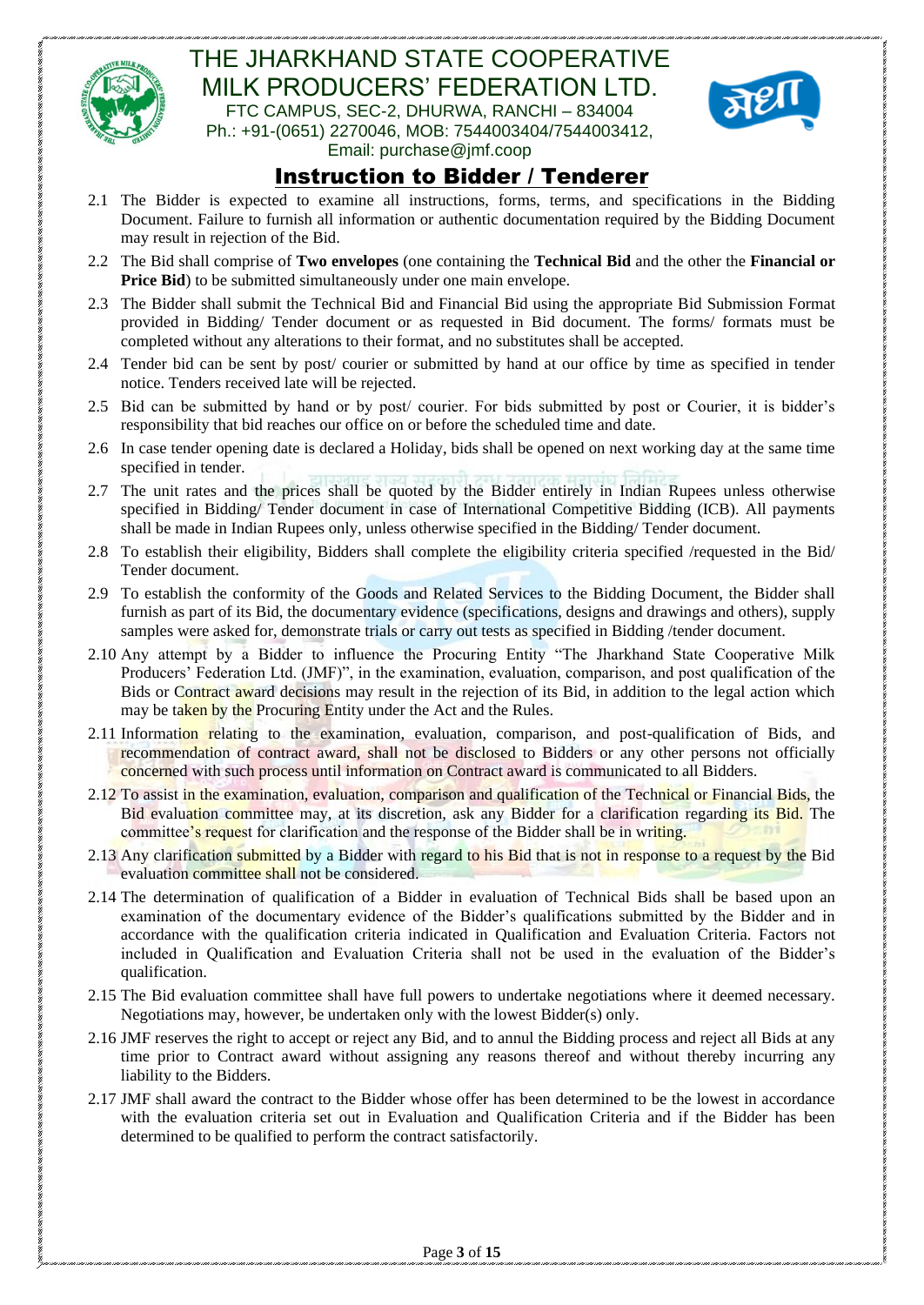



Email: purchase@jmf.coop

# **TENDER NOTICE**

The Jharkhand State Coop Milk Producers' Federation Ltd (JMF) is hereby inviting tenders from the eligible manufacturers of Metalized Pouches equipped with sophisticated technology and having sound financial capability for supply of printed Metalized Pouch for packing of Paneer- 200gm & 1Kg on F.O.R basis (Free delivered at site) for delivery at its Dairy Plant located at Hotwar, Ranchi –834012.

It is therefore, Single Stage Two Parts Unconditional Tenders / Bids /Offers are invited in Sealed Envelope for supply of Printed Metalized Pouch for Paneer Packing on Annual Rate Contract Basis with approx. qty as detailed below:

| S.<br>No. | Description                                        | Printing<br>color job | Approx.<br>Qty       | Remarks                                                       |
|-----------|----------------------------------------------------|-----------------------|----------------------|---------------------------------------------------------------|
|           | Metalized Pouches used for<br>Paneer Packing 200gm |                       | 12.0 Lakh<br>Pcs     | The rate offered must be on<br>F.O.R. basis inclusive of P&F, |
|           | Metalized Pouches used for<br>Paneer Packing 1 Kgs |                       | 50,000<br><b>Nos</b> | Freight, GST delivered at<br>Site.                            |

Detailed specifications for above Metalized Pouch is enclosed as Annex-I

TENDERS to be submitted in single stage two envelope system i.e., Pre-Qualification/Technical Bid (Envelope - 1) and Financial Bid (Envelope - 2) as below:

#### Envelope 1: Technical Bid

The bidder should submit eligibility criteria, technical details as required in enclosed **Annex-I & Annex-**II in the Technical Bid Envelope.

#### Envelope 2: Commercial Bid

The bidders should quote the prices in Indian Rupees in price bid format enclosed as **Annex-III** in the Commercial Bid Envelope.

The Tender in Sealed Envelopes (comprising Envelope 1 & Envelope 2) under one main envelope super scribing "TENDER FOR SUPPLY OF PRINTED METALIZED POUCH USED FOR PANEER PACKING ON ARC BASIS" to be submitted at the below address:

THE JHARKHAND STATE COOPERATIVE MILK PRODUCERS' FEDERATION LTD, Medha Dairy Plant, Beside Birsa Munda Central Jail, Hotwar, Ranchi-834012, Jharkhand

Any corrigendum, updates etc. relating to this tender will be published only in our web site and not in any other media including newspaper. Therefore, interested bidders may regularly visit our website or contact the undersigned.

The bidders are requested to read the instructions carefully. Only **tenders received before the due date & time will be acceptable.**

> Managing Director The Jharkhand State Co-Op. Milk Producers' Fed. Ltd.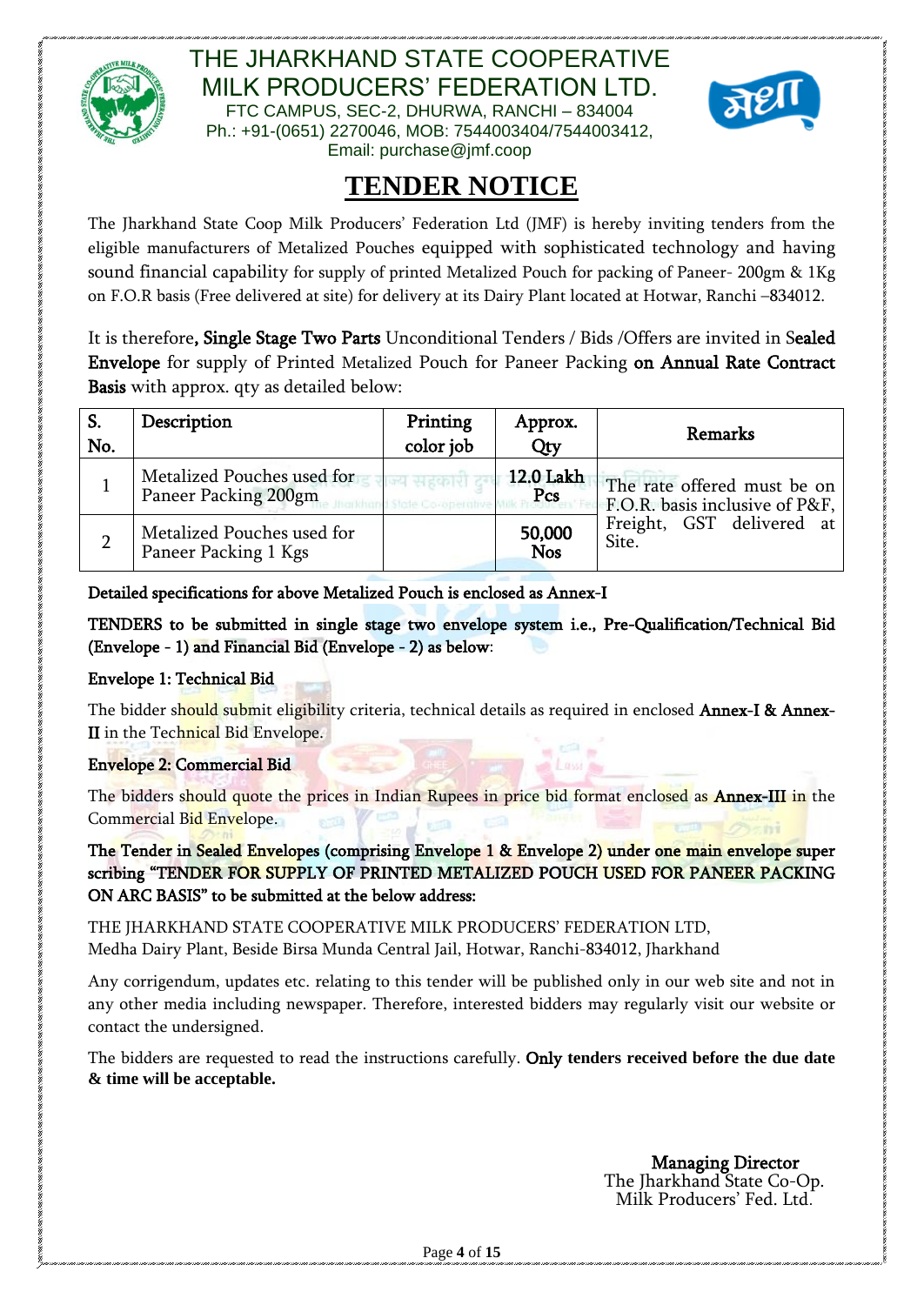



Email: purchase@jmf.coop

# **(Tender Details)**

The Jharkhand State Co-Op. Milk Producers' Fed. Ltd. (JMF) invites **SINGLE STAGE TWO PART BIDS** continuous supply of printed Metalized Pouch used for Paneer Packing 200gm & 1Kg to our Dairy Plant on the following terms as detailed below:

| 1.   | Item to be supplied                                                         |                | Metalized Printed Pouch for Paneer Packing<br>200gm & 1Kg in phase manner /delivery<br>schedule during the Annual Contract Period<br>on ARC BASIS.                                  |  |  |
|------|-----------------------------------------------------------------------------|----------------|-------------------------------------------------------------------------------------------------------------------------------------------------------------------------------------|--|--|
| 2.   | Quantity                                                                    |                | 12 Lakh Pcs approx.                                                                                                                                                                 |  |  |
| 3.   | Validity of Offer<br>ਮਾਰਚ ਦਾਰਫ                                              |                | 120 days from the date of due date of<br>submission.                                                                                                                                |  |  |
| 4.   | Supply/Delivery                                                             |                | Within 20 days from the date of technically and<br>commercially clear purchase order and approval<br>of design / art work by JMF whichever is later                                 |  |  |
| 5.   | <b>Cost of the Tender document</b>                                          |                | <b>Rs. NIL</b>                                                                                                                                                                      |  |  |
| 6.   | <b>Earnest Money Deposit</b>                                                |                | Rs. 20,000/-                                                                                                                                                                        |  |  |
| 7. . | <b>Tender/ Offer Submission Mode</b><br>554                                 |                | THE JHARKHAND STATE COOPERATIVE MILK<br>PRODUCERS' FEDERATION LTD,<br>Medha Dairy Plant, Beside Birsa Munda Central<br>Jail, Hotwar, Ranchi-834012, Jharkhand                       |  |  |
| 8.   | Consignee/ Delivery Address                                                 |                | <b>Medha Dairy Plant</b><br>Beside Birsa Munda Central Jail,<br>Hotwar, Ranchi - 834012<br>(Contact No. 7544003404/7544003412)<br>Email: purchase@jmf.coop<br>Website: www.jmf.coop |  |  |
| 9.   | Last date & time for submission of<br>Bid / Tender                          | $\ddot{\cdot}$ | 02 Feb 2022 by 15:00 Hrs                                                                                                                                                            |  |  |
| 10.  | Date and time of opening of <b>Part I</b><br><b>Technical Bid Document</b>  |                | 02 Feb 2022 by 16:00 Hrs                                                                                                                                                            |  |  |
| 11.  | Date and time of opening of <b>Part II</b><br><b>Financial Bid Document</b> |                | Shall be notified Later after opening of<br>Technical Bid.                                                                                                                          |  |  |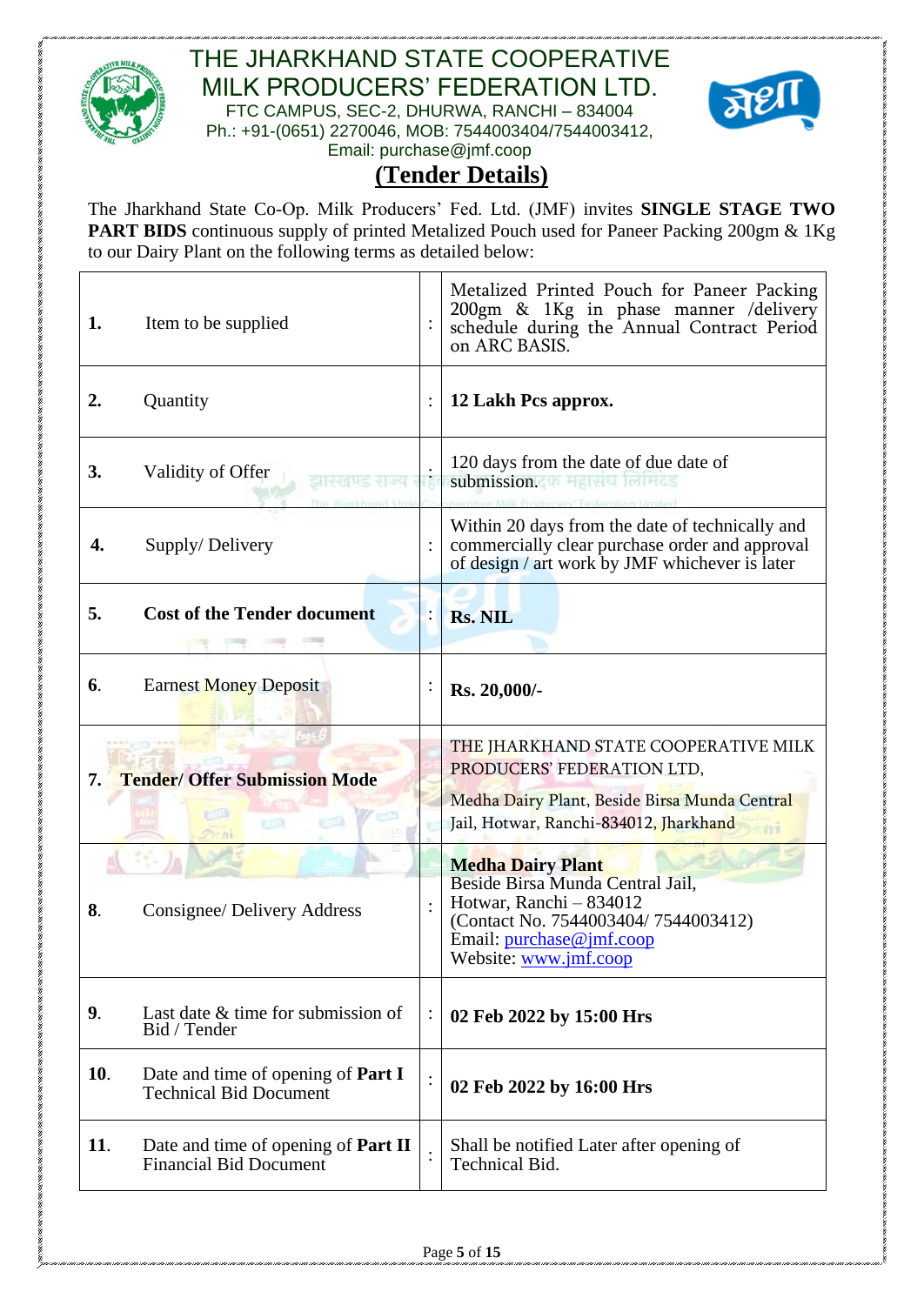



#### 12. ELIGIBILITY / QUALIFICATION CRITERIA: -

12.1. The bidder must be a Manufacturer equipped with sophisticated technology and sound financial capability for continuous supply of materials. A copy of Manufacturing License / self-attested letter in the company's letter head declaring being a manufacturer to be submitted.

Note: If necessary, the manufacturing Unit of the bidder shall be inspected by the Federation.

- 12.2. The Bidder must have minimum three years' experience in supply of Metalized pouches in the same name & style to different Institutions, dairies, Cooperatives etc.
- 12.3. The bidder must have supplied same nature of materials to Dairy Cooperatives or to other Govt./ Pvt. Companies. For this the bidder has to submit copy of Purchase Orders or contract copy as an evidence of the Year 2019-20/ 2020-21.
- 12.4. The bidder should not have been blacklisted by any dairy, Cooperatives or Institutions. (A Declaration Letter on Company's Letter Pad duly signed and stamped to be submitted along with tender (Format Enclosed as- Annexure- IV)
- 12.5. The Bidder has to submit duly signed and stamped copy of specification of Metalized Paneer Pouch 200gm/1kgs (enclose as Annexure-I) as a token of confirmation / acceptance of supply of materials with same specifications to JMF in case of award of the order.

#### 12.6. The Bidder must have PAN number and GST number.

JMF reserves the right to verify/seek confirmation of all original documentary evidence submitted by Bidder in support of above-mentioned eligibility criterion. In case any information furnished by the bidder is found to be false/incorrect at any stage, the bid shall be summarily rejected and no correspondence on the same shall be entertained.

#### 13. Other documents to be submitted along with filled in tender documents:

- 13.1. Certificate of incorporation of the firm (Company act/ Partnership etc.)
- 13.2. I.T. Return for the last three (03) Financial Years & latest GST return.
- 13.3. Turn over certificate from Chartered Accountant or Audited Financial Statement (Last 03 FY) must be submitted in support of required turn over.
- 13.4. Copy of last 3 purchase orders for the materials of same nature. All the documents should be self-attested and sealed.
- 13.5. List of the clients.
- 13.6. ISO Certification copy or same (if any)

 \* Under the Tender Evaluation process, the eligibility and qualification of the Applicant/ Agency will be first examined based on technical aspect respect to eligibility criteria. Further the Price Bid/ Offer shall be considered for only those Applicants whose technical Applications are responsive to eligibility and qualifications requirements.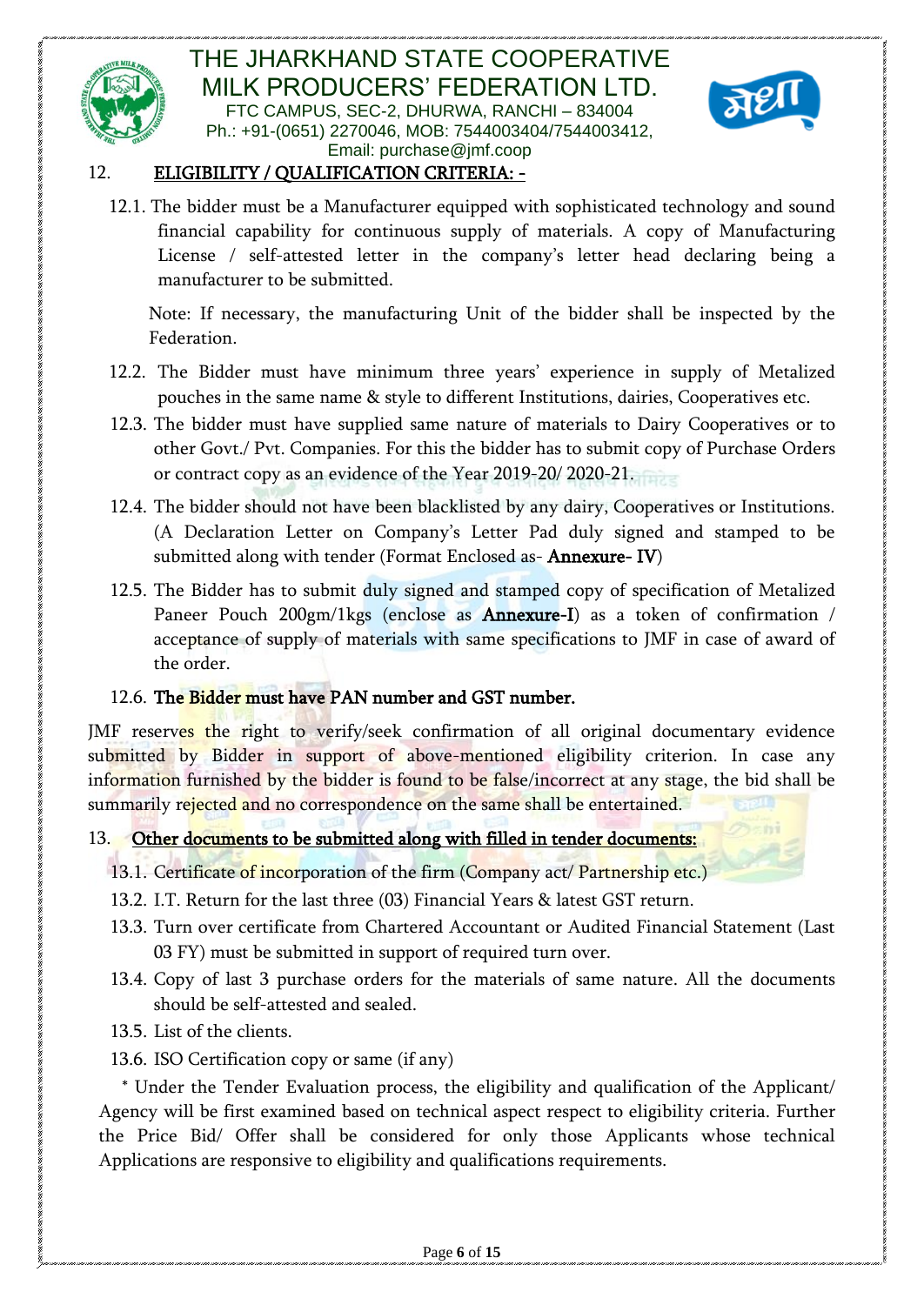



#### 14. GENERAL TERMS & CONDITIONS: -

- 14.1. The bidder should submit its company's profile in the format enclosed as 'Annex-II; Tenderers' Profile' duly signed and stamped along with copy of the Income Tax return for the last three financial years, GST Registration Certificate, Clients' List, copy of license to manufacture, order copies (if any) and others as requested.
- 14.2. The bidder/ tenderer has to offer /quote the rate in the prescribed format "Annex-III: Price/ Commercial Bid" only as part of the bidding process. The bidders should quote the rates/ prices in Indian Rupees only on F.O.R. basis delivered at site. Quoted price breakup details shall be in the prescribed format "Annex-III.
- 14.3. Offers should be strictly according to our requirement / specification and scope of work, failing which it may not be considered. ६ महासंघ लिमिटेड
- 14.4. For price comparison, Landed Price for Ranchi- Jharkhand (FOR destination excluding unloading charges at site) will be taken into consideration which includes Cost of Cylinders, Value Addition Cost of the Supplier, Packing Cost, Freight Cost with applicable GST.
- 14.5. Clarification of Bids: To assist in the examination, evaluation and comparison of bids, the empowered committee/ official may ask bidders individually for clarification of their bids, including breakdowns of unit prices. The request for clarification and the response shall be in writing or e mail, but no change in the price or substance of the bid shall be sought, offered or permitted except as required to confirm the correction or arithmetical errors discovered during the evaluation of the bids.
- 14.6. Validity of the offer/ Quotation: The quotation must be valid for 120 days from the date of due date of submission of tenders/quotations. JMF reserves the right to request the Bidder for the extension of the validity of the quotations. The Bidder will be at liberty to accept or reject the request.

The rate offered by the tenderer shall be valid for a one-year period (12 months) from the date of opening of bid(s)/ tender.

#### 14.7. Payment Terms:

100% within 30 days after the delivery of the goods at the site of Plant, and its acceptance by concerned JMF authorized person/ department on submission of ORIGINAL Bills & C.O.A with Food Grade Certificate.

14.8. No payment shall be claimed by the supplier for cylinder making charges for printing of our selected design on the Metalized Pouches. The cost of cylinders shall have to be borne by the supplier as the cost of cylinder of art design and printings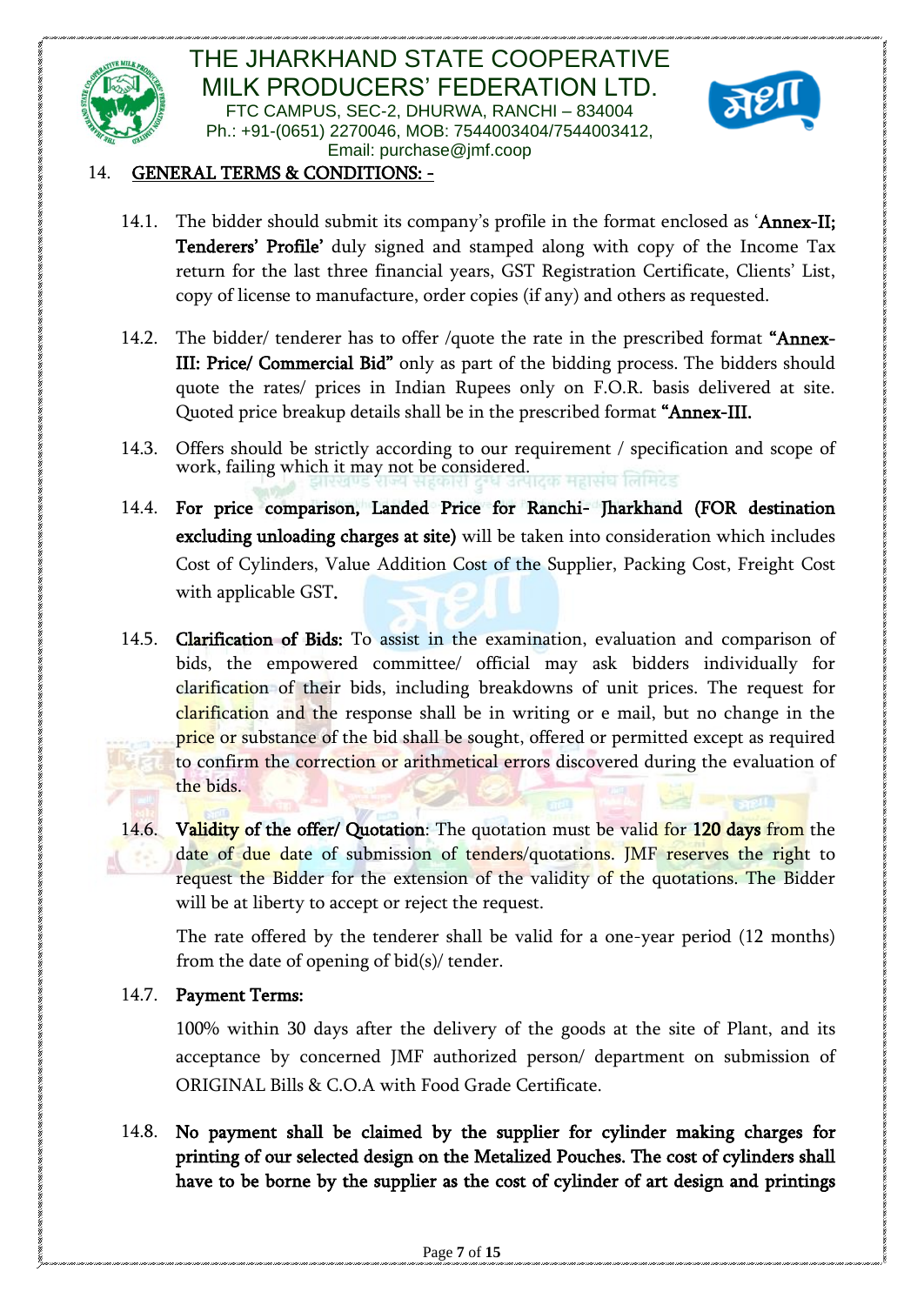



are deemed included in the quoted rate FOR destination price. (To be mentioned in Price bid only).

14.9. Force Majeure: In the event of any unforeseen circumstances directly interfering with the supply of goods/work/service arising during the execution of order such as war, hostilities, acts of the public enemy, civil commotion, sabotage, fires, floods, earthquakes, explosions, epidemics, quarantine restrictions, strikes, lockouts, or acts of God, the Bidder shall, within a week from the commencement thereof, notify the same in writing to the Purchaser with reasonable evidence thereof. Either party shall have the option to terminate the contract on expiry of 30 days of commencement of such force majeure by giving 14 days "notice to the other party in writing. In case of such termination, no damages shall be claimed by either party against the other.<br>बारखण्ड राज्य सहकारी दग्ध उत्पादक महासंघ लिमिटेड

- 14.10. Dispatch: Dispatch within 20 days from the date of technically and commercially clear purchase order and approval of design / art work by JMF whichever is later. In case the order is placed on the basis of scheduled deliveries, the first consignment should be supplied within 30 days after receipt of delivery schedule and approved artwork whichever is later.
- 14.11. **Penalty:** In case of default in supply at any time, 1/2% penalty per week chargeable on the total ordered value and will be deducted from the bills.
- 14.12. Maintaining ethical standards in business: It is highly necessary for the manufacturers/ suppliers to ensure that business ethics are maintained at the highest degree with us. In no case we will be able to tolerate any unethical practice by the supplier / manufacturer by way of offering either cash or in kind or compensation in any form either to get the rejected material accepted or to get higher volume of the business than the approved quantity.
- 14.13. Warranty/ Guarantee Guaranteed against any manufacturing defects workmanship, sub-standard material if found within 3 months from date of use of material, shall be replaced by the bidder/ tenderer.
- 14.14. Negligence on the part of the tenderer in preparing the tender confers no right for withdrawal of the tender after the bid has been submitted to the Federation.
- 14.15. The conditions mentioned in different parts of the tender documents are co-related and explanatory to each other. If any of the points are found contradictory, JMF decision will be final and bidding
- 14.16. Each page of the tender documents should be signed by the tenderer. The Tenderer/ bidder should put his initial on all pages of the tender document.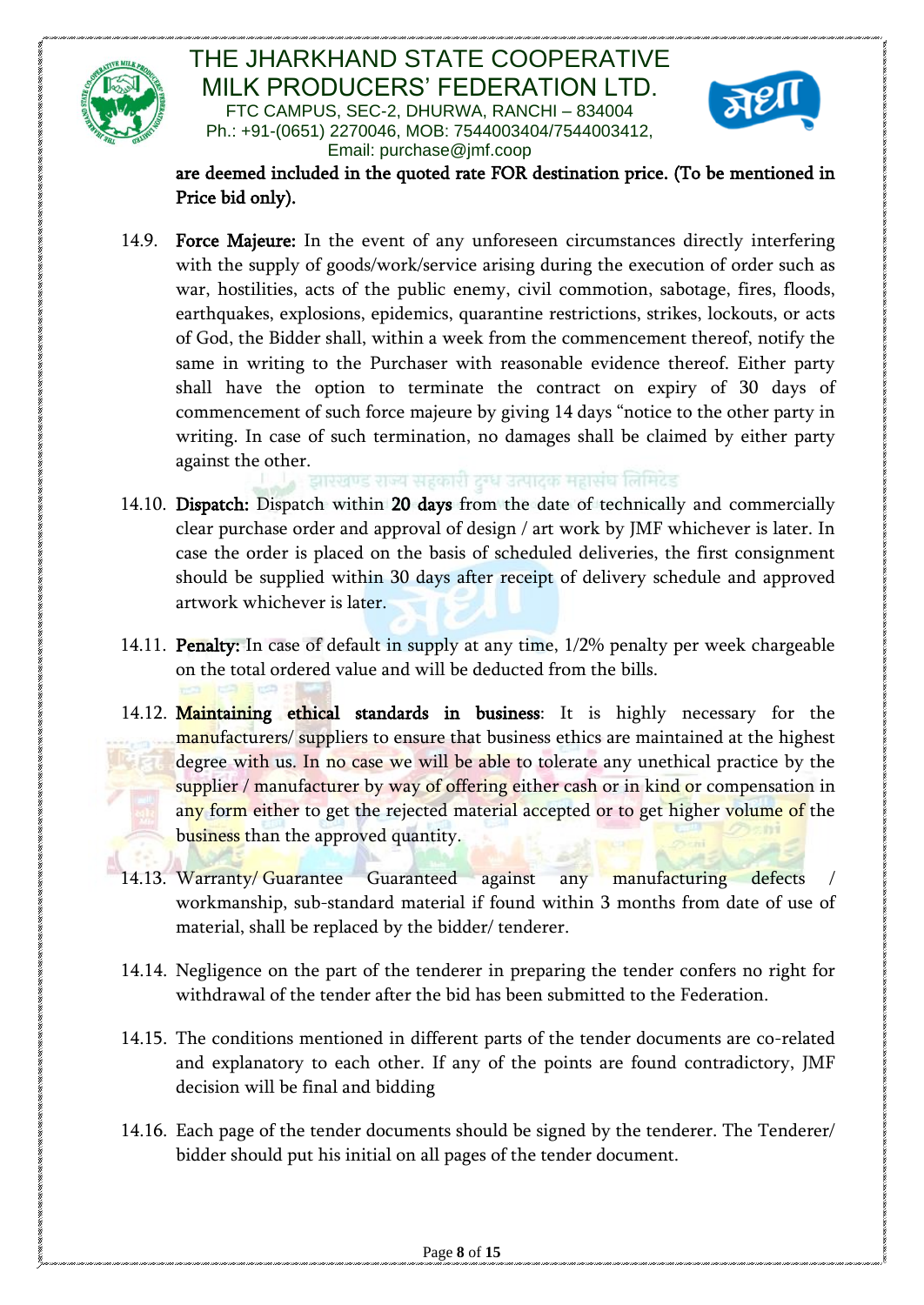



14.17. The tender document submitted by a tenderer shall become the property of the Federation and the Federation shall have no obligation to return the same to the tenderer.

#### 15. Other Terms & Conditions of the Tender:

- 15.1. The Design, Art-Work, Plates, Cylinder making and development charges, if any, will be borne by the supplier as such price quoted should be inclusive of all these charges.
- 15.2. The firm registered with GEM Portal, National small-scale industries Corporation or Govt. approved sources / Enterprises etc. are not exempted from deposit of earnest money.
- 15.3. Negligence on the part of the tenderer in preparing the tender confers no right for withdrawal of the tender after the bid has been submitted to the Federation.
- 15.4. The conditions mentioned in different parts of the tender documents are co-related and explanatory to each other. If any of the points are found contradictory, JMF decision will be final and bidding
- 15.5. The tender document submitted by a tenderer shall become the property of the Federation and the Federation shall have no obligation to return the same to the tenderer.
- 15.6. Submission of tenders shall carry the undertaking that the tenderer concerned has studied the terms and conditions, specifications, quality, type, character and workmanship of the materials tendered.
- 15.7. Tenderer is not allowed to use his own discretion in any respect once the Purchase Order is placed. Any change or amendment is required for execution of work, a written confirmation to this effect should be obtained in advance. The quantity projected may be increased/decreased or the Orders may be split-ted to selected suppliers as per discretion of the Federation.
- 15.8. Tenderer should write rates both in figure and words in price Bid. In case of any discrepancy, rates in words will be taken into consideration.
- 15.9. Jurisdiction: In case of any dispute, arising out of the contract, the same will be referred to sole arbitration of M.D., Jharkhand State Cooperative Milk Producers' Federation Limited or his authorized representative whose decision in the matter will be final and binding on both the parties. For all legal matters & dispute Ranchi court shall be our jurisdiction.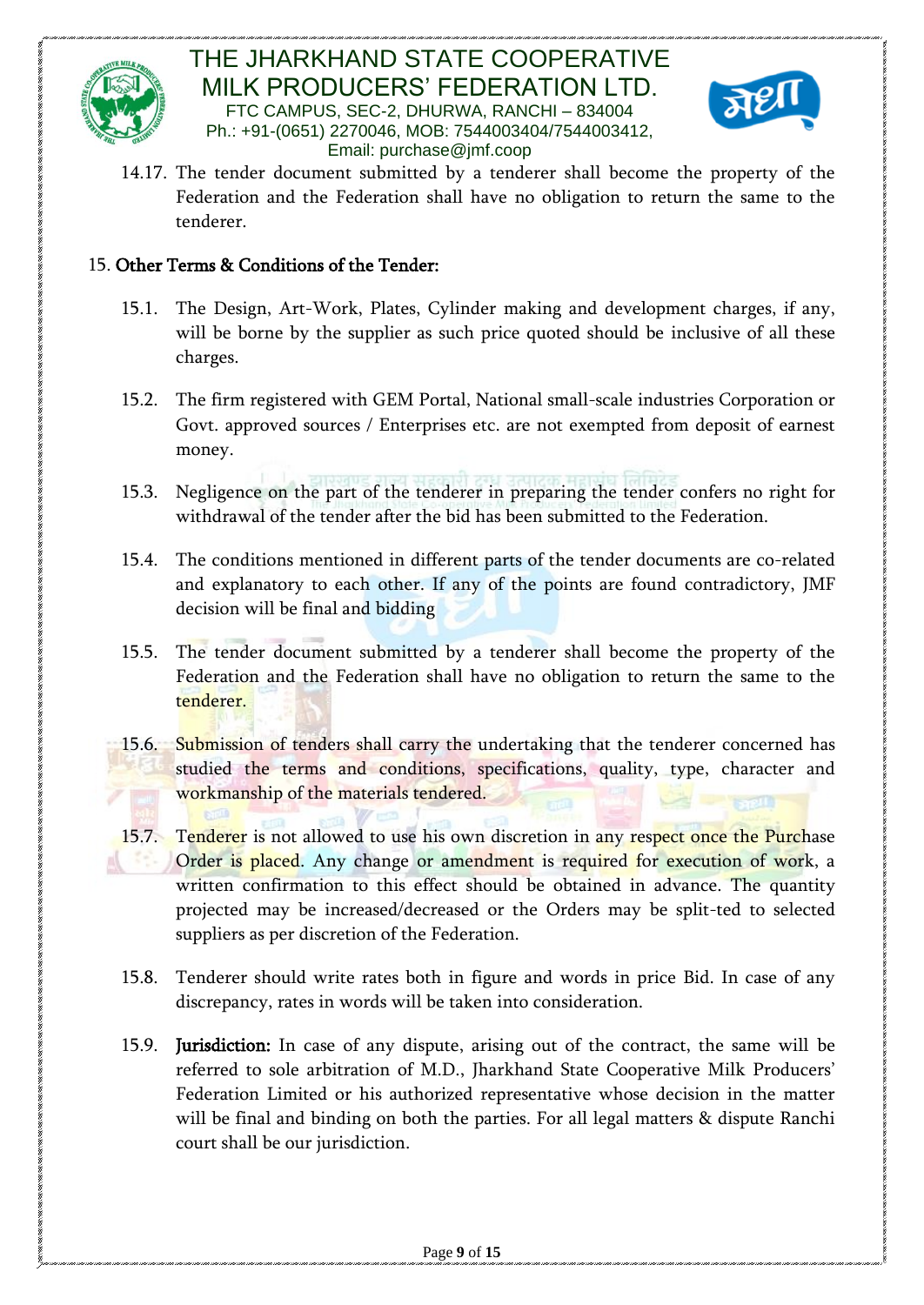



- 15.10. On finalization of the tender, the Purchase Order will be placed to the successful bidder along with detail terms & conditions for carrying out supply. The Federation has complete discrepancy power to allot the quantities among the successful bidder.
- 15.11. JMF reserves the right to approve more than one supplier at different rates. The party other than the lowest bidder shall be termed as alternate supplier(s). The Purchase Orders on such alternate supplier(s) shall be placed on failure of the first party on account of non-confirmation to the prescribed quality/services/ other terms & conditions as given in the Tender document/Purchase Order. This shall be deemed risk purchase.
- 15.12. JMF also reserves the right to cancel the bidding process or to accept or reject any or all the offers without assigning any reason thereof. Managing Director, JMF shall be Arbitrator in case of any disputes and his decision will be final and binding on both the parties. For all legal matters & dispute Ranchi court shall be our Jurisdiction. Any money found recoverable shall be recovered under the public Demand Recovery Act without prejudice to any other mode of recovery.
- 15.13. Parties who have been suppliers of JMF in the past shall also have to comply with all these conditions. No relaxation whatsoever shall be given to them.

#### 16. Earnest Money Deposit (EMD)/ Security deposit:

- 16.1. The tenderer/ bidder has to submit refundable EMD of Rs. 20,000/- in form of DD (Demand Draft) in favor of 'The Jharkhand State Cooperative Milk Producers' Federation Limited, Ranchi.
- 16.2. The tender document cost (if any) and EMD may also be submitted through NEFT/RTGS in the account of "The Jharkhand State Cooperative Milk Producers' Federation Limited" payable at Ranchi. NEFT/RTGS details: Bank: - AXIS BANK LTD, Ashok Nagar, Ranchi -834002, (IFS CODE- UTIB0000837), A/C No: -914020036149007.

## 16.3. Tenders not accompanied with EMD will be rejected.

- 16.4. If the tenders are cancelled or recalled on any ground(s), the EMD will be refunded to the agency/agencies.
- 16.5. The earnest money deposited for the tender will not be returned to the bidders till the acceptance of tender or three months or after finalization of tender, whichever is earlier.
- 16.6. EMD of successful bidders will be converted into performance security. The Security Deposit shall continue to remain with Jharkhand State Co-Op. Milk Producers' Federation Ltd (JMF) till the supplies are completed satisfactorily and this amount shall not bear any interest, during the period, which it is kept as deposit with JMF.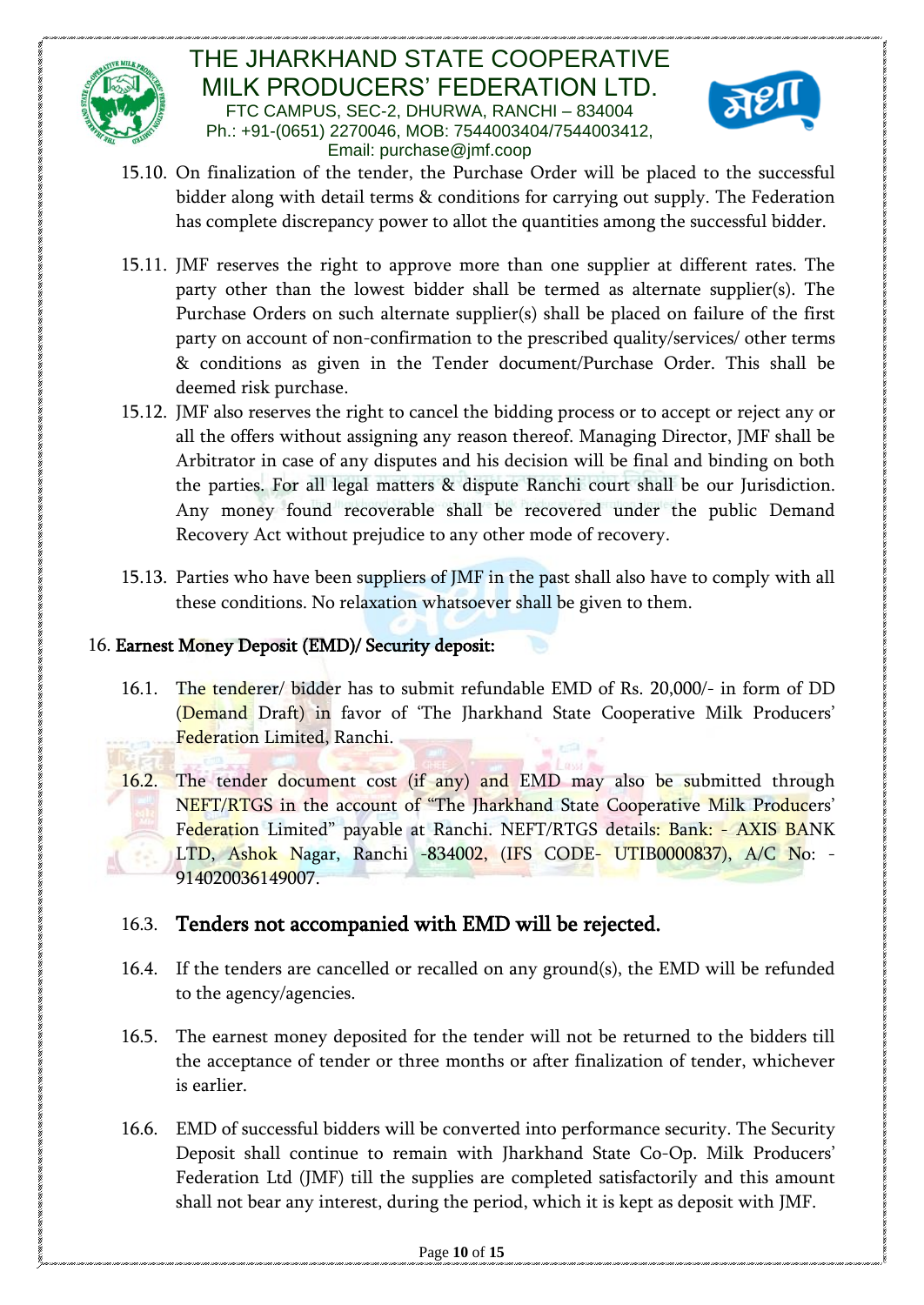



- 16.7. Security Deposit will be forfeited in the event of failure by the Supplier to deliver the materials as per the schedule and the JMF may also go for risk purchase at Supplier's cost in the event of such failure and the differential cost, if any, may be recovered from the supplier's pending bill.
- 16.8. The Security amount of the successful bidders will be refunded within 30 days of receipt of request letter from the supplier after completion of delivery as per contract/ purchase order. Similarly, the EMD of the unsuccessful bidder will be refunded within 30 days of the completion of the tender process on their request.

I/WE DECLARE THAT I/WE HAVE GONE THROUGH THE ABOVE-MENTIONED CONDITIONS BEFORE FILLING UP OUR RATES AND SUBMISSION OF THE TENDER PAPER. I/WE ARE AGREEABLE TO ABIDE WITH THESE CONDITIONS UNTIL THE FINALISATION OF THE TENDER.

#### **Enclosure(s):**

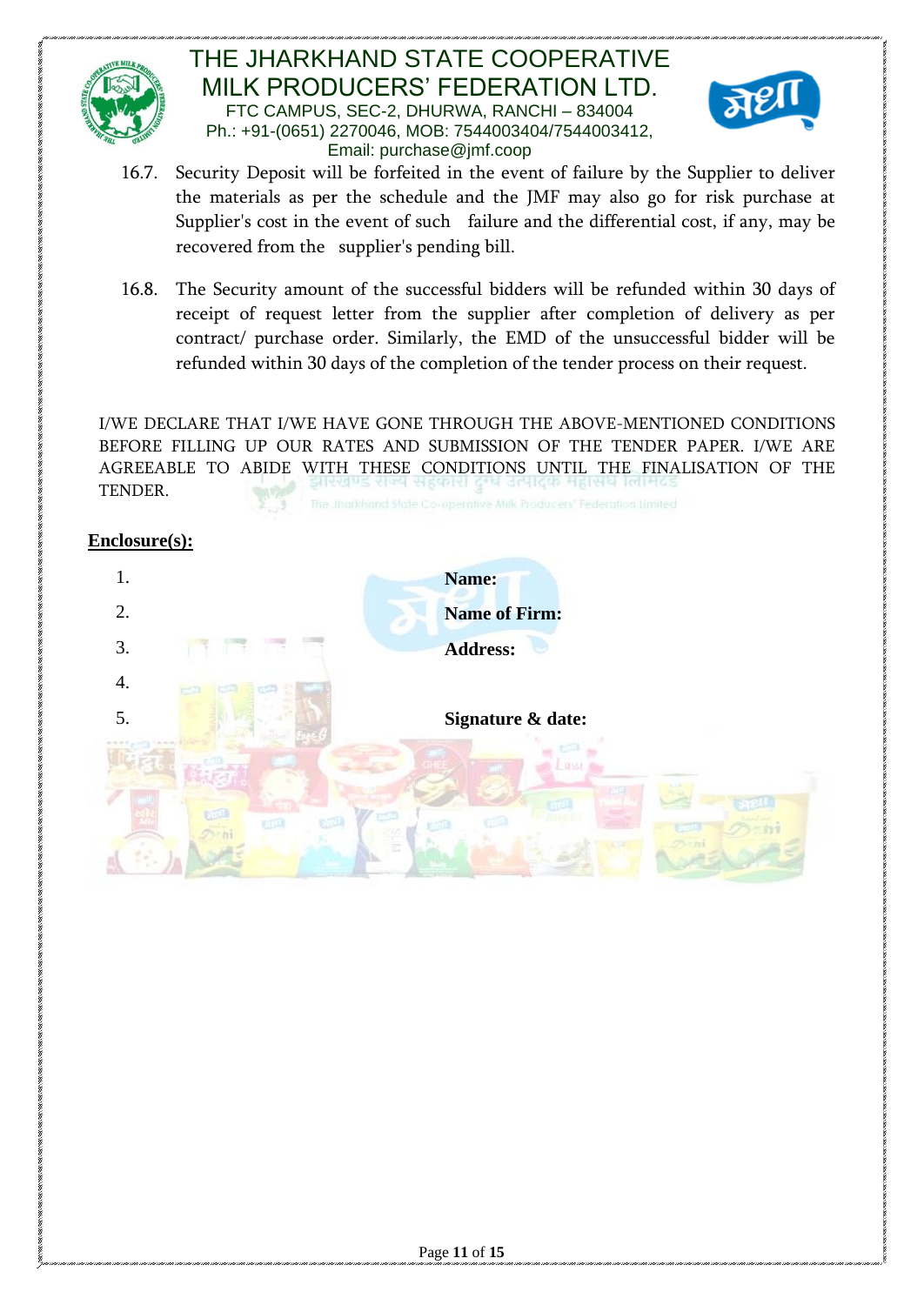

# THE JHARKHAND STATE COOPERATIVE MILK PRODUCERS' FEDERATION LTD.

FTC CAMPUS, SEC-2, DHURWA, RANCHI – 834004 Ph.: +91-(0651) 2270046, MOB: 7544003404/7544003412, Email: purchase@jmf.coop



|                | Annexure-I       |                                                                            |                                     |                  |              |  |  |  |
|----------------|------------------|----------------------------------------------------------------------------|-------------------------------------|------------------|--------------|--|--|--|
|                |                  | Specification for laminates used for Paneer Packing                        |                                     |                  |              |  |  |  |
| Sr.            | Parameter        | 200 gm pack                                                                | 1 kg pack                           | Frequenc         | Reference    |  |  |  |
| No             |                  | size                                                                       | size                                | y of             | <b>Test</b>  |  |  |  |
|                |                  |                                                                            |                                     | testing          | method       |  |  |  |
| $\mathbf{1}$   | Material         | 100% Vergin Food grade, Metalized                                          |                                     | COA with         | Physical     |  |  |  |
|                |                  | Vacuum Packing pouch 12-micron                                             |                                     | every Lot        | verification |  |  |  |
|                |                  | T/12 MIC, 12-micron PET, 60                                                |                                     | received         |              |  |  |  |
|                |                  | micron Poly & confirms to                                                  |                                     |                  |              |  |  |  |
|                |                  | IS:10146                                                                   |                                     |                  |              |  |  |  |
| $\overline{2}$ | Appearance       | Dry, clean, free from dust and                                             |                                     | Every Lot        | Physical     |  |  |  |
|                |                  | foreign matter                                                             |                                     |                  | verification |  |  |  |
| 3              | Odour            | Shall be free from any extraneous                                          |                                     | Every Lot        | Physical     |  |  |  |
|                |                  | legus del Halodour Bruke Hale                                              |                                     | लम्दड            | verification |  |  |  |
| $\overline{4}$ | <b>Thickness</b> | $84 \pm 2$                                                                 | $84 \pm 2$                          | Every Lot        | <b>IS</b>    |  |  |  |
|                | (Micron)         |                                                                            |                                     |                  | 2508:1984    |  |  |  |
| 5              | Pouch Size       | 136*185                                                                    | 210*240                             | Every Lot        | <b>IS</b>    |  |  |  |
|                | (Width*Height)   |                                                                            |                                     |                  | 2508:1984    |  |  |  |
|                | (mm)             |                                                                            |                                     |                  |              |  |  |  |
| 6              | Tensile Strength |                                                                            |                                     |                  |              |  |  |  |
|                | Lengthwise       | NLT 220 kgf/cm <sup>2</sup>                                                |                                     | Every Lot        | <b>IS</b>    |  |  |  |
|                |                  |                                                                            |                                     | Every Lot        | 2508:1984    |  |  |  |
|                | Crosswise        |                                                                            | NLT 200 kgf/cm <sup>2</sup>         |                  | <b>IS</b>    |  |  |  |
|                |                  |                                                                            |                                     | Every Lot        | 2508:1984    |  |  |  |
| 9              | Sealing          |                                                                            | 3 side sealing with 10 mm thick     |                  | <b>IS</b>    |  |  |  |
|                |                  |                                                                            |                                     |                  | 2508:1984    |  |  |  |
| 10             | Printing         | Shall be neat and clean without                                            |                                     | <b>Every Lot</b> | Physical     |  |  |  |
|                |                  | any defects. Proper quality ink, free<br>from toluene shall be selected as |                                     |                  | verification |  |  |  |
|                |                  | per IS 15495. Also it shall not                                            |                                     |                  |              |  |  |  |
|                |                  | show any significant removal of the                                        |                                     |                  |              |  |  |  |
|                |                  | printed ink                                                                |                                     |                  |              |  |  |  |
| 11             | Certificate      | Certificate shall be furnished by                                          |                                     | Every Lot        | Physical     |  |  |  |
|                |                  | manufacturer<br>the                                                        | with<br>each                        |                  | verification |  |  |  |
|                |                  | consignment, certifying that the                                           |                                     |                  |              |  |  |  |
|                |                  | granules used for the manufacture                                          |                                     |                  |              |  |  |  |
|                |                  |                                                                            | of the co-extruded film are virgin, |                  |              |  |  |  |
|                |                  | food grade, non-toxic and confirms                                         |                                     |                  |              |  |  |  |
|                |                  | to IS:10146 standard. Ink used is                                          |                                     |                  |              |  |  |  |
|                |                  | toluene Free                                                               |                                     |                  |              |  |  |  |

**Note: The supply to accompany with 'Food Grade Certificate' for the items along with raw material's Food Grade Certification copy.**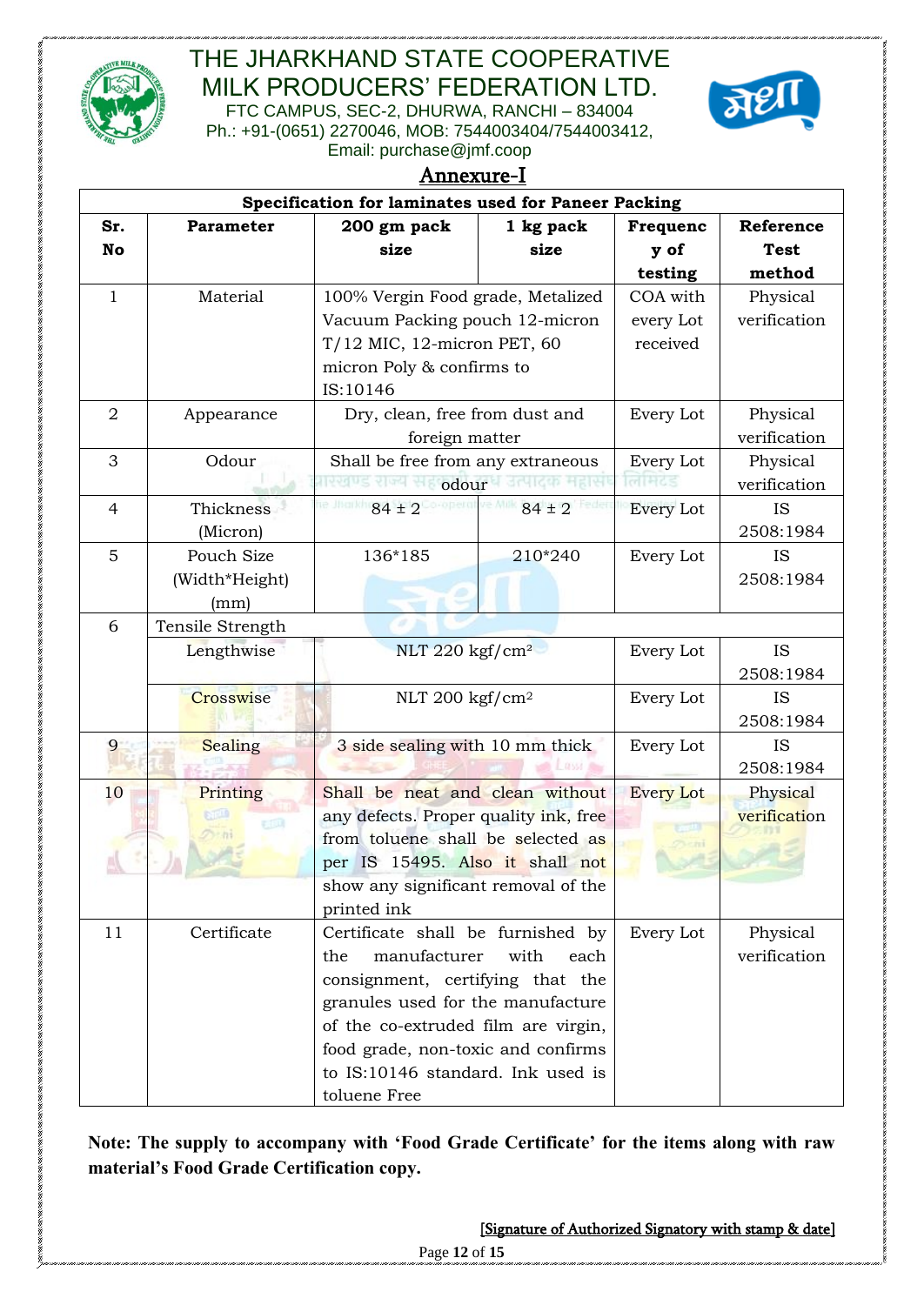



Email: purchase@jmf.coop

# Annexure-II: Tenderers'/Bidders' Profile

| <b>No</b>      |                                                                  |  | <b>Details</b>                                 |                                                                                 |                          |                                    |
|----------------|------------------------------------------------------------------|--|------------------------------------------------|---------------------------------------------------------------------------------|--------------------------|------------------------------------|
| $\mathbf{1}$   | Name of Tenderer/Bidder                                          |  |                                                |                                                                                 |                          |                                    |
| $\overline{2}$ | Type of Firm: Ltd Co/ Pvt. Ltd. /<br>Partnership/Proprietor      |  |                                                |                                                                                 |                          |                                    |
| 3              | <b>Address of Registered Office</b>                              |  |                                                |                                                                                 |                          |                                    |
|                |                                                                  |  |                                                |                                                                                 |                          |                                    |
|                |                                                                  |  |                                                |                                                                                 |                          |                                    |
| 4              | <b>Email address</b>                                             |  |                                                |                                                                                 |                          |                                    |
| 5              | <b>Details of Key Personnel:</b>                                 |  |                                                | <b>Name</b>                                                                     |                          | <b>Contact Nos</b>                 |
|                | CEO/MD/Director(s):                                              |  |                                                |                                                                                 |                          |                                    |
|                | Fin. & Accounts Manager:<br><b>Business Development Manager:</b> |  |                                                | उत्पाटक महावा<br>sperative Milk Producers' Federation                           | Imited                   |                                    |
| 6              | <b>Office Tel. Nos.</b>                                          |  |                                                |                                                                                 |                          |                                    |
| $\overline{7}$ | Nature of Firm: Manufacturer/                                    |  |                                                |                                                                                 |                          |                                    |
|                | Traders / Auth. Dist. / Dealer                                   |  |                                                |                                                                                 |                          |                                    |
| 8              | <b>Year of Establishment</b>                                     |  |                                                |                                                                                 |                          |                                    |
| 9              | Name of Product, you Deal                                        |  |                                                | Please, Specify in separate sheet (As per below Format)                         |                          |                                    |
|                |                                                                  |  | S. No                                          | Item Description (Shortly)                                                      |                          | Make/Brand                         |
|                | <b>INSTERNOON</b>                                                |  |                                                |                                                                                 |                          |                                    |
| 10             | <b>Goods &amp; Service Tax</b>                                   |  |                                                |                                                                                 |                          | (Please submit copy)               |
| 11             | <b>PAN No</b>                                                    |  |                                                |                                                                                 |                          | (Please submit copy)               |
| 12             | Turn Over Of last 3 Year (Rs.)                                   |  | $\overline{1}$ .                               | $\overline{2}$ .<br>3.                                                          |                          |                                    |
| 13             | If You have maintained any quality<br>standard (Pl. Specify)     |  | fB.                                            |                                                                                 |                          |                                    |
| 14             | <b>Name of Clients</b>                                           |  |                                                |                                                                                 |                          | (Please specify in separate sheet) |
| 15             | Min. Lead Time Required (Days)                                   |  |                                                |                                                                                 |                          |                                    |
| 16             | <b>Bank Details</b>                                              |  | Name of Bank:                                  |                                                                                 |                          |                                    |
|                |                                                                  |  | Branch:                                        |                                                                                 |                          |                                    |
|                |                                                                  |  | Account No.:                                   |                                                                                 |                          |                                    |
|                |                                                                  |  | <b>IFSC Code:</b>                              |                                                                                 |                          |                                    |
| 17             | <b>Documents to Be Attached</b>                                  |  | 1. Copy of Registration + PAN Copy + GST Regn. |                                                                                 |                          |                                    |
|                |                                                                  |  |                                                | 2. ISO Certificates (if any) 3. Auth. Dealership (if any)<br>4. Fin. Statements |                          |                                    |
|                |                                                                  |  |                                                | 5. Product Brochures                                                            | 6. Copy of PO's (Min.5)  |                                    |
|                | Recommendation:                                                  |  |                                                |                                                                                 |                          |                                    |
|                |                                                                  |  |                                                |                                                                                 |                          |                                    |
|                |                                                                  |  |                                                |                                                                                 | Seal & Sign. Of Tenderer |                                    |
|                |                                                                  |  |                                                |                                                                                 |                          |                                    |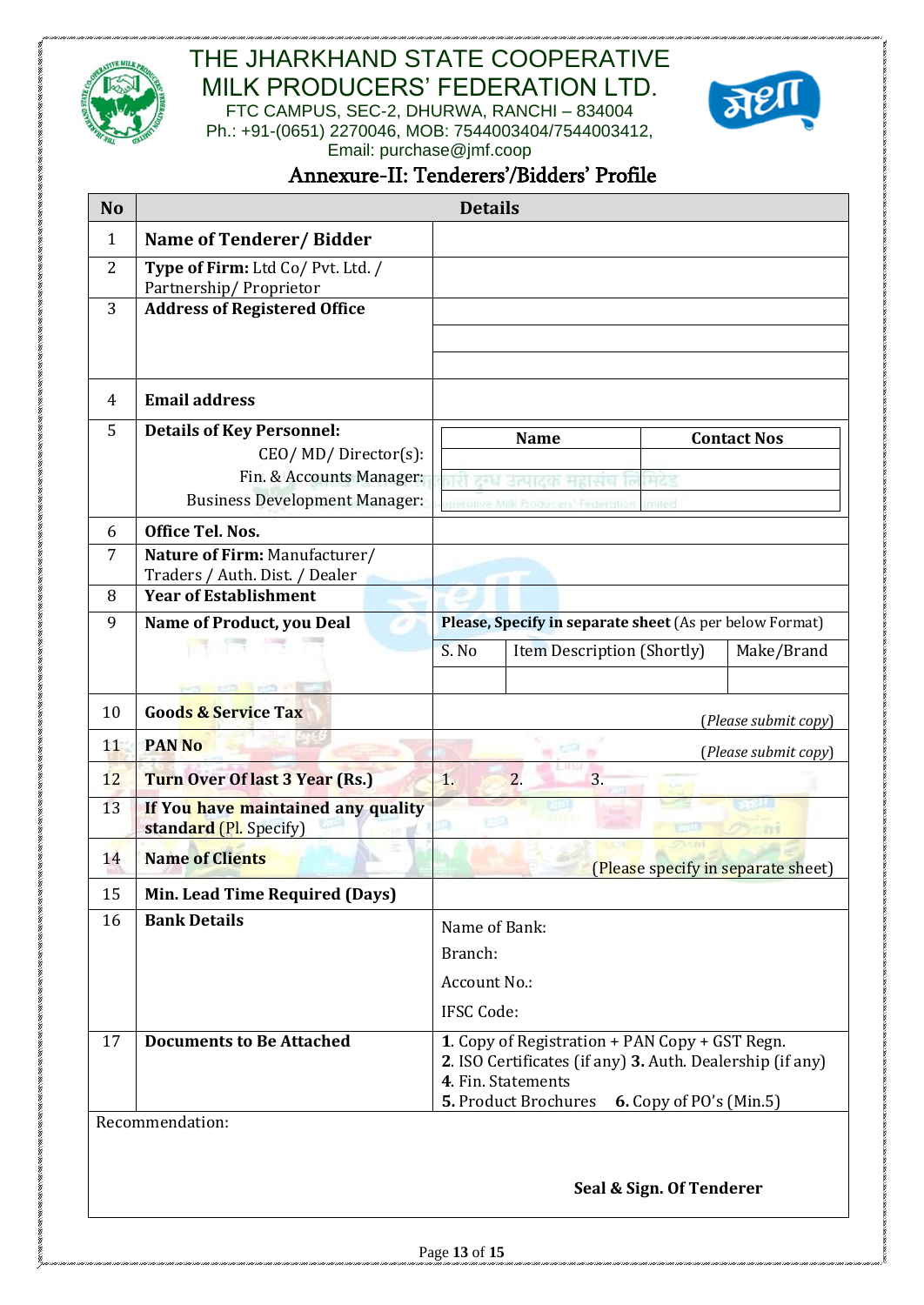

# THE JHARKHAND STATE COOPERATIVE MILK PRODUCERS' FEDERATION LTD.

FTC CAMPUS, SEC-2, DHURWA, RANCHI – 834004 Ph.: +91-(0651) 2270046, MOB: 7544003404/7544003412, Email: purchase@jmf.coop



# Annexure-III: Price Bid

Tender invitation for supply of printed Metalized Pouch for packing

## 'Paneer' in 200gm & 1Kg packing

Quoted price should be inclusive of Basic price, Packing & Forwarding, Freight, Transit Insurance and GST on F.O.R destination basis, mentioning delivery period.

| S1<br>No.      | <b>Item Description</b>                              | Unit       | <b>ARC Qty</b><br>Req. | Ex Rate/ Unit<br>(Rs.)       | Total Amt.<br>(Rs.) |
|----------------|------------------------------------------------------|------------|------------------------|------------------------------|---------------------|
| 1              | Printed Metalized Pouch-<br>Paneer-200 gm            | <b>Nos</b> | 12,00,000              |                              |                     |
| $\overline{2}$ | Printed Metalized Pouch-<br>Paneer-01 kgs            | <b>Nos</b> | 50,000                 |                              |                     |
|                | The Jilarkhand State Co-operative Milk Producers' Fe |            |                        |                              |                     |
|                |                                                      |            |                        | P & F:                       |                     |
|                |                                                      |            |                        | Transportation/Freight __ %: |                     |
|                |                                                      |            |                        | $\%:$<br>Insurance           |                     |
|                |                                                      |            |                        |                              |                     |
|                |                                                      |            |                        | $GST:$ %                     |                     |
|                |                                                      |            |                        |                              |                     |

(The cost of cylinders shall have to be borne by the supplier as the cost of cylinder of art /design and printings as deemed necessary to be included in the quoted rate FOR destination price). (CYLINDER WILL BE THE PROPERTY OF JMF.)

Dispatch period: within days from the date of technically and commercially clear purchase order and approval of design / art work by the customer whichever is later.

Bidder is mandatorily required to provide the detailed price of the quoted bid price detailing with Base price, P&F, Freight/Transportation, Cylinder Charge GST & Others on F.O.R. basis.

[Signature of Authorized Signatory with stamp & date]